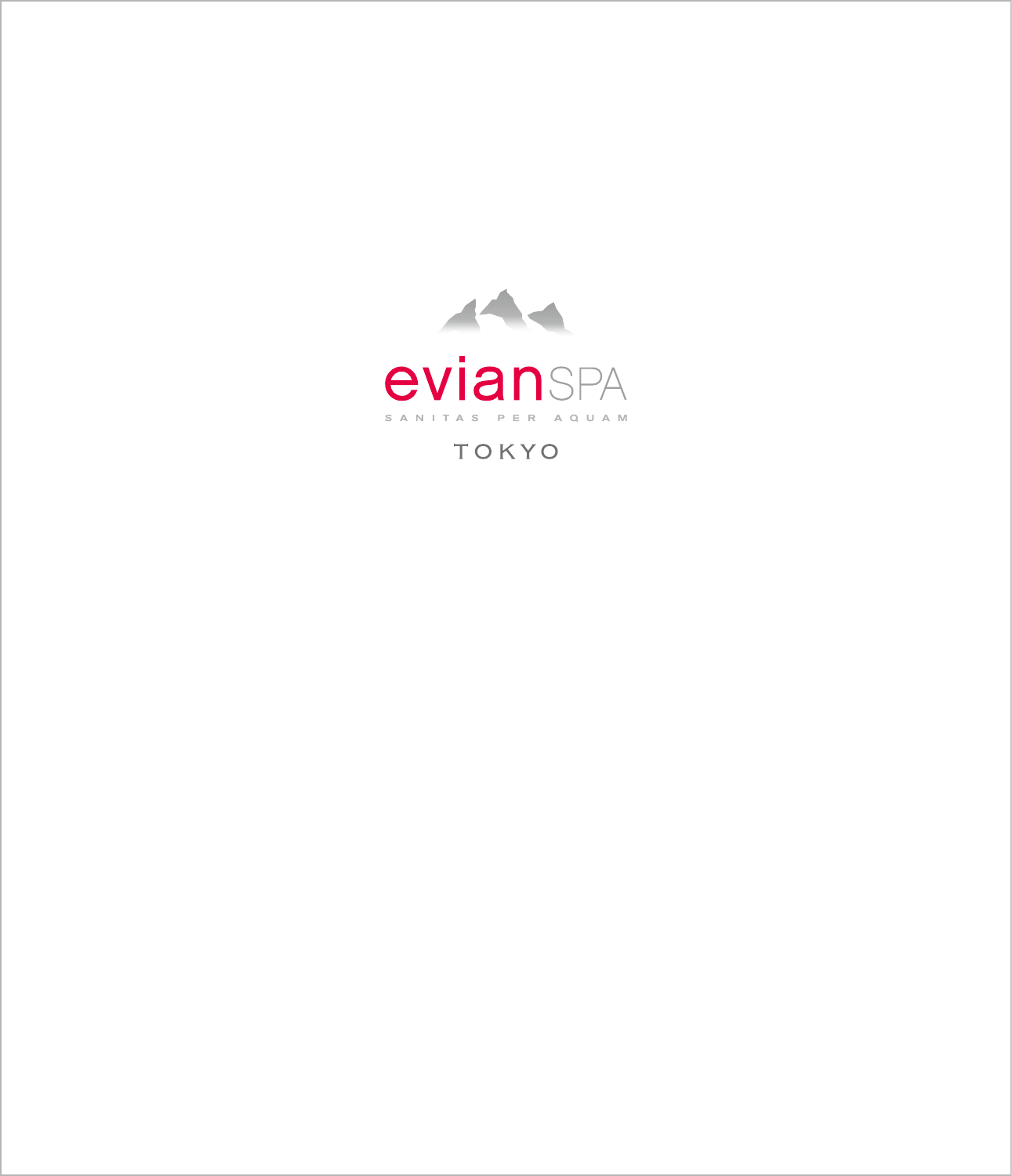### 日 本 で 唯 一 体 験 で き る、「Evian Resort 」の ス パ 。

ヨーロッパ中から多くのセレブが訪れる、フランス・レマン湖ほとりの「Evian Resort」。 その施設のひとつとして世界に知られるスパを、 パレスホテル東京の「エビアンスパ 東京」でご体験いただけます。 "水を通じての健康"づくりをテーマに、心身のリフレッシュとリラクセーションを叶え、 健やかな活力を生む上質なウェルネスの時間をお過ごしください。

# Luxury Escape to Wellness

Homeplace of evian® natural mineral water, a true miracle of nature, Evian is also a favored destination among dignitaries and celebrities from throughout Europe who enjoy staying at the Evian Resort on the shores of Lac Léman. Here, at evian SPA TOKYO, one can experience the renowned spa from the Evian Resort. A luxurious interpretation of"health through water,"wellness time at evian SPA TOKYO offers a most refined spa experience to refresh and relax, body and mind.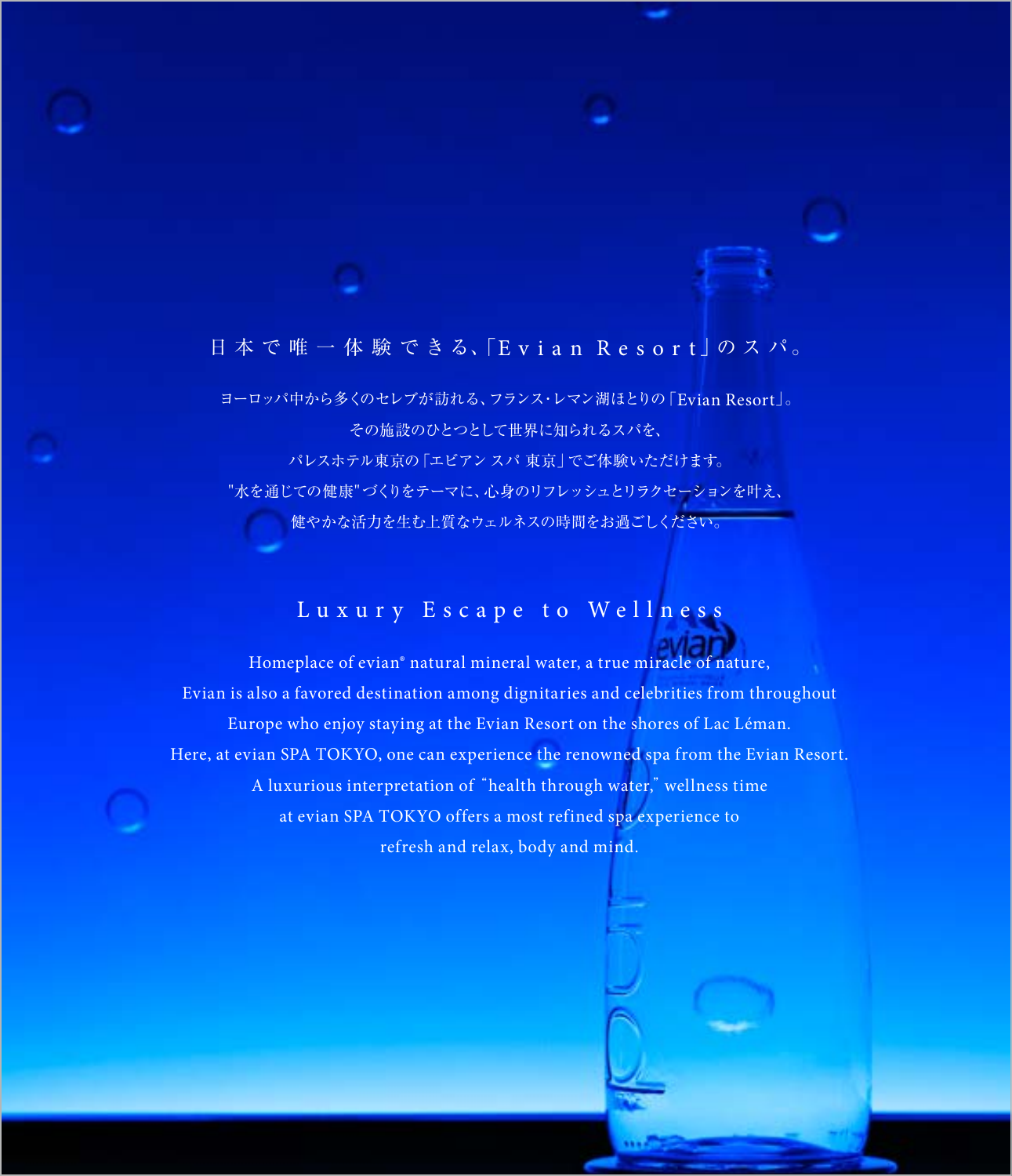### 4つの物 語 で つ づ ら れ る 旅 、 「 エ ビ ア ン ジ ャ ー ニ ー | 。

エビアンウォーターの誕生は、「エビアン ジャーニー」の果てに実現します。すべての始まりは、 「天からのひとしずく-Celestial」。降り注いだ恵みの雨は、「大地と海をめぐる旅-Mineral」を続け、 大自然に磨かれ、絶妙のミネラルバランスを整えて地中深くにたくわえられます。そして、しずくはやがて、 「自然の生み出した奇跡-Precious」として、「生命の源-Vitalizing」となり、まったく人の手に触れることなく 15年もの歳月をかけて地表に湧き出るのです。「エビアン スパ 東京」のスパトリートメントは、 この「エビアン ジャーニー」をモチーフとした、4つのエクスペリエンスから構成されています。

The birth of evian® is traced as a journey, summed up in four distinct themes. From a *Celestial* birth that begins as a gift of water from the heavens, evian® natural mineral water is then filtered through the Alpine mountains, rainfall and snowmelt thus achieving unprecedented *Mineral* balance. A real miracle of nature, this *Precious* water finally bursts in a vital flow, a *Vitalizing* source of life energy. Taking place over more than 15 years, the evian® journey is truly a marvelous phenomenon.

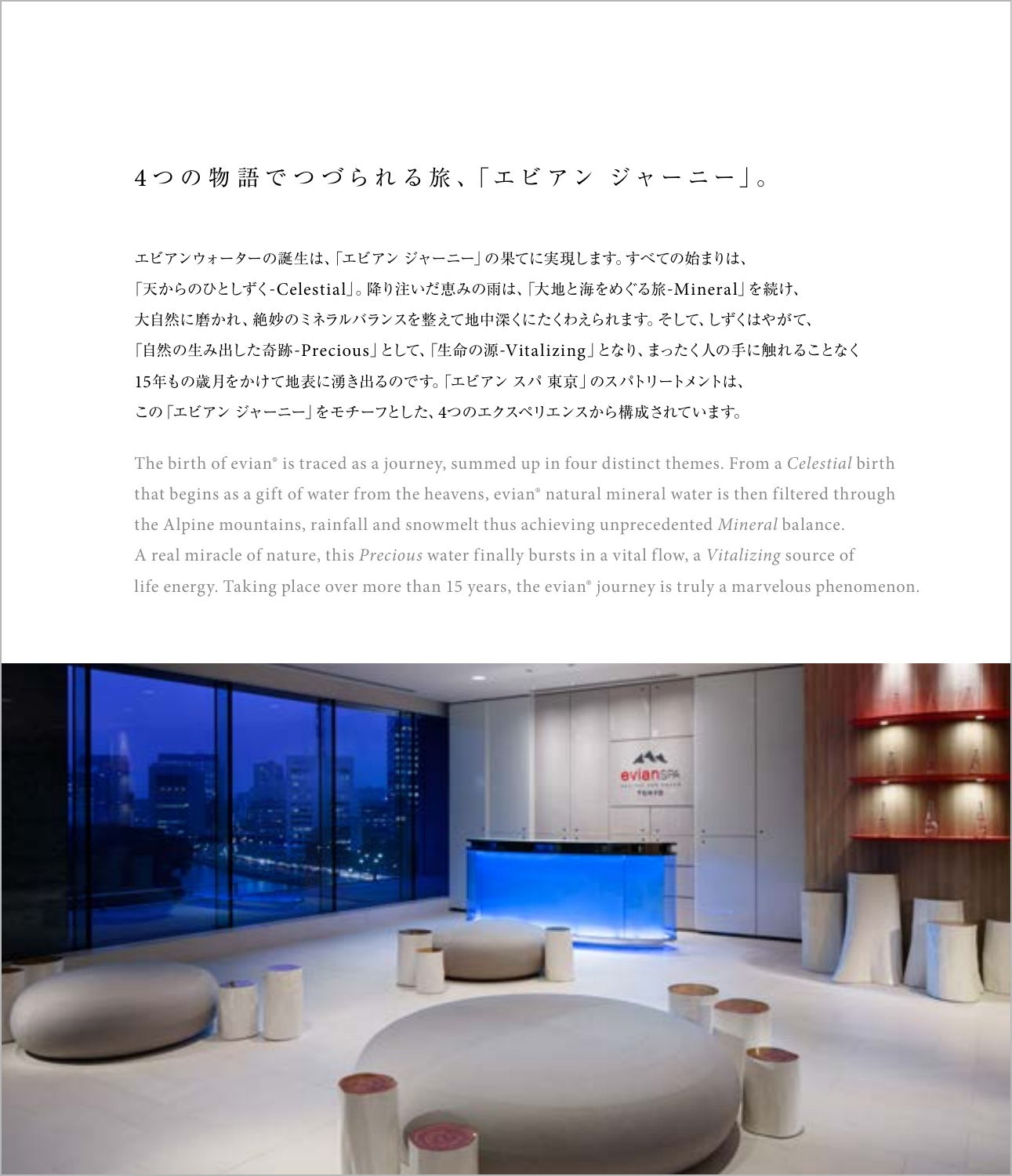

### そ れ は、身 体 の 中 か ら 健 康 に なる た め の、新 し い 習 慣 。

この4つのエクスペリエンスとは、「Celestial-心と身体の解放」・ 「Mineral-ミネラルバランスの調整」・「Precious-新しい自分との出会い」・ 「Vitalizing-バイタリティの獲得」。 洗練されたフランスと東洋の技術を融合させた多彩なメニューが、 深いリラクセーションと心のゆとりをもたらします。

Spa treatments inspired by the evian® journey are categorized into four distinct experiences. Characterized by a fusion of French sophistication and Asian therapies, an extensive array of treatments invites you to discover the benefits of deep relaxation and spiritual rejuvenation.

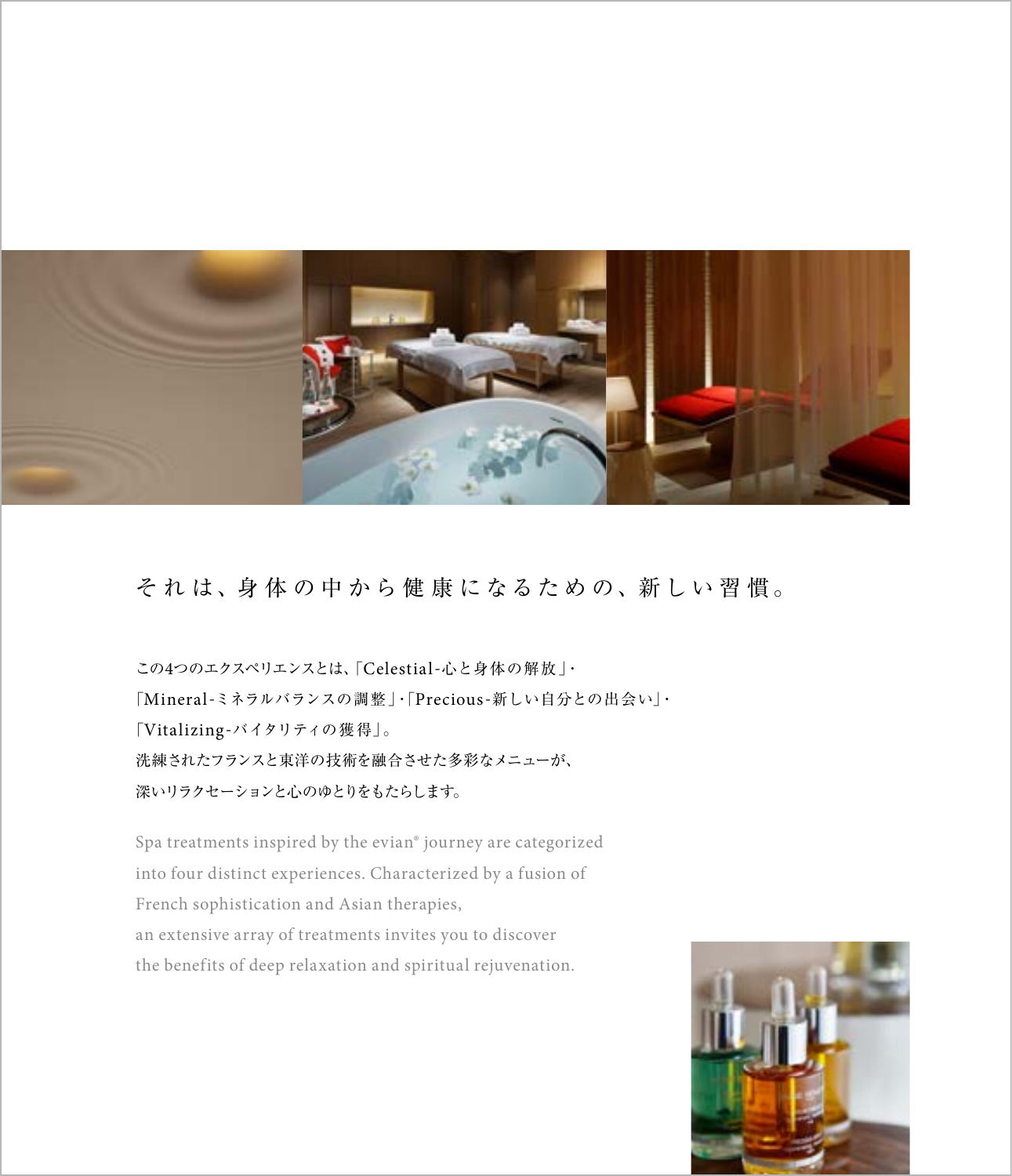### ひたすら心地よく、ゆるやかな時の流れに漂う。

贅沢なやすらぎの空間に、「エビアン スパ 東京」の時間はゆるやかに流れています。 ゆとりのある大きなトリートメントルーム。真っ白な大理石造りのマーブルサウナ。 ジャグジーを備えた20mプールからの、幻想的な夜景。 すべてを忘れて、心地よさに漂う。 日頃から身体を動かすことを習慣としているお客様にもご満足いただける、 最新機器を備えたフィットネスルームもご用意しています。

Time passes at a leisurely pace in the luxurious milieu of evian SPA TOKYO. Spacious treatment rooms, a white marble sauna, the magic of the nightscape from the pool and adjacent Jacuzzi. Immerse yourself in exquisite comfort, cares forgotten. For those who enjoy exercise, our fitness room is equipped with state-of-the-art equipment by Technogym and Life Fitness.



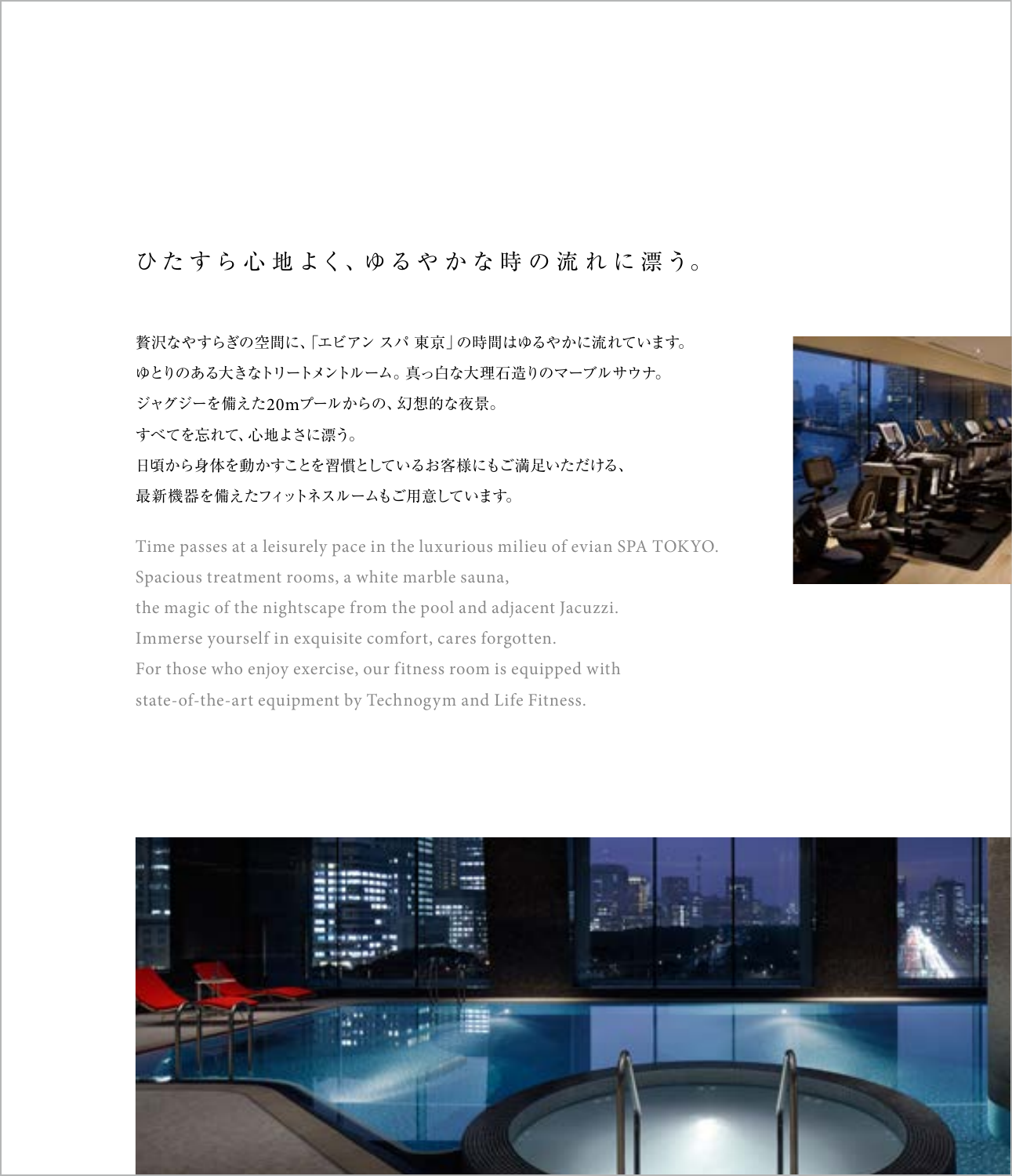

#### evian SPA TOKYO

Opening Hours: 6:30a.m.- 10:00p.m.

PALACE HOTEL TOKYO 〒100-0005 東京都千代田区丸の内1-1-1 パレスホテル東京 5F 5F, 1-1-1 Marunouchi, Chiyoda-ku, Tokyo 100-0005 JAPAN Tel: 03-3211-5298 (直通) www.palacehoteltokyo.com/evianspa/

ACCESS: 地下鉄「大手町駅」C13b出口より地下通路直結 JR「東京駅」丸の内北口より徒歩8分 \*「東京駅」より地下通路もご利用いただけます。

Direct access from Otemachi Subway Station Exit C13b via underground passageway 8-minute walk from JR Tokyo Station Marunouchi North Exit (underground passageway is also available)

> $\begin{smallmatrix}&&6&0&0&0&\\0&&&&6&0&\\0&&&&&0&\\&&&&&0&\\&&&&&&&0\end{smallmatrix}$

PALACE HOTEL TOKYO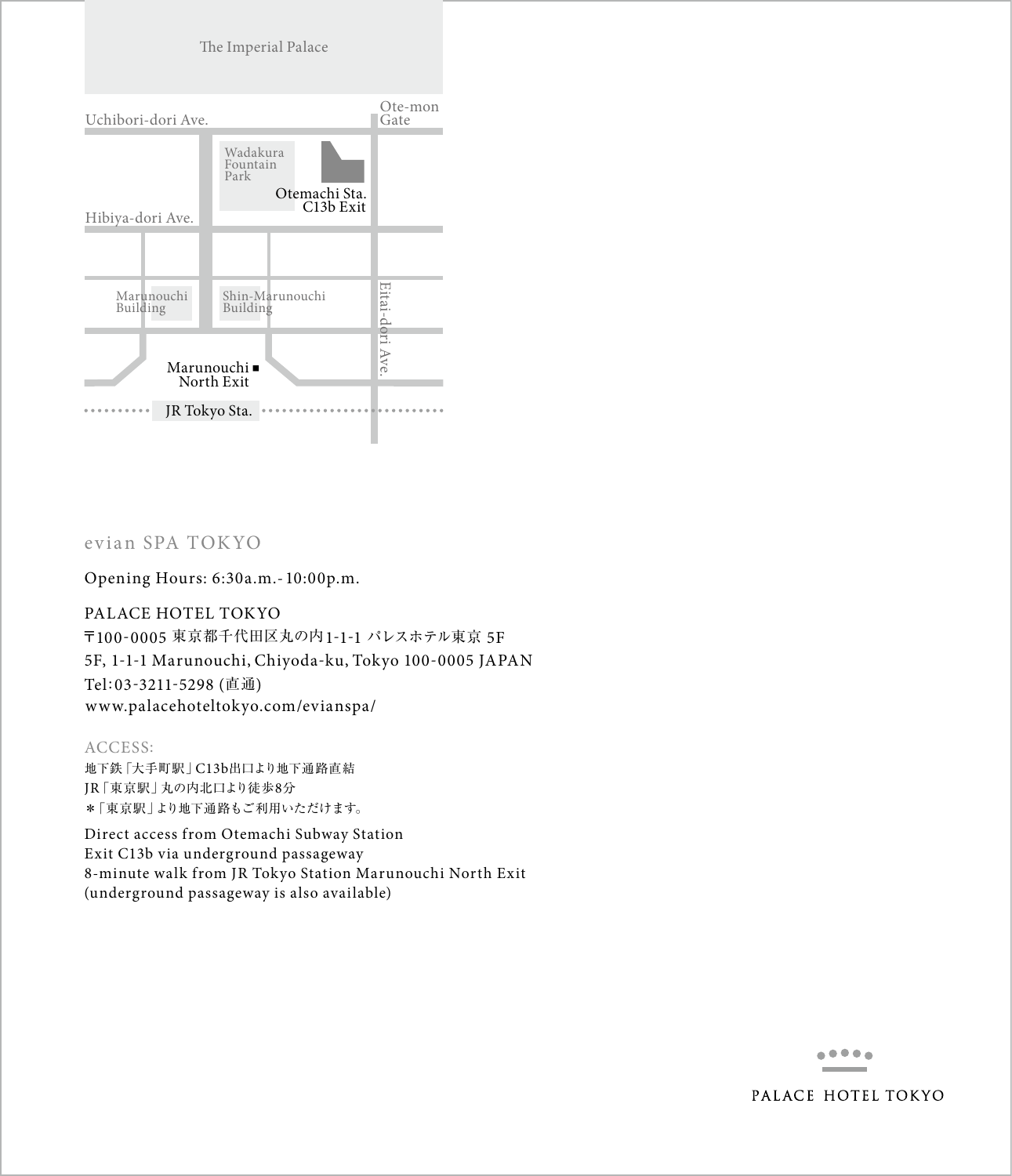

### **TOKYO**

TREATMENT MENU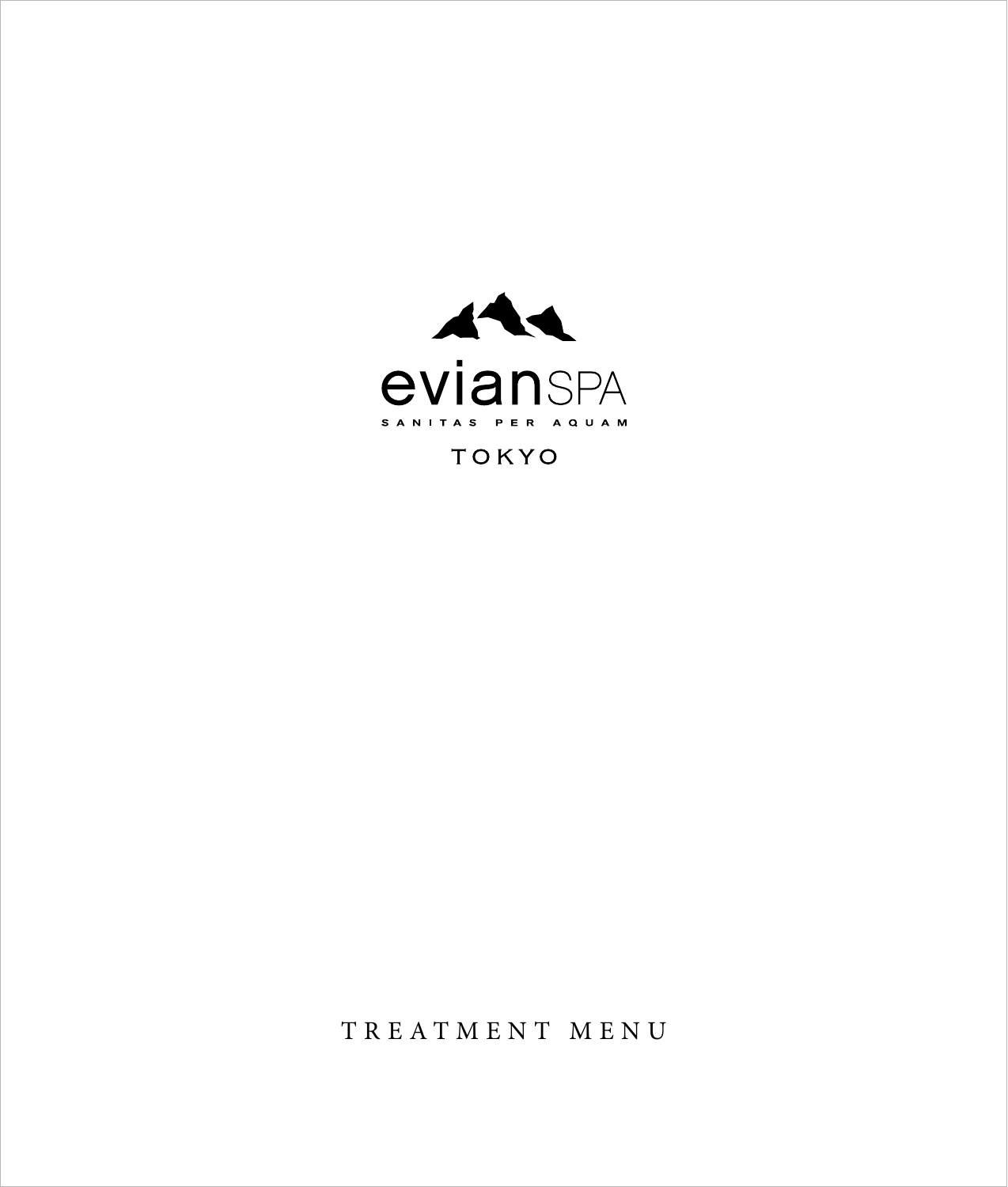「エビアン スパ 東京」のスパトリートメントは、 フレンチアルプスの手つかずの自然が生み出す エビアンウォーター誕生までの4つのエクスペリエンスを モチーフに構成されています。

evian SPA TOKYO offers treatments inspired by the journey that evian water has taken through the heart of the Alps over thousands of years. These are represented by four distinct experiences.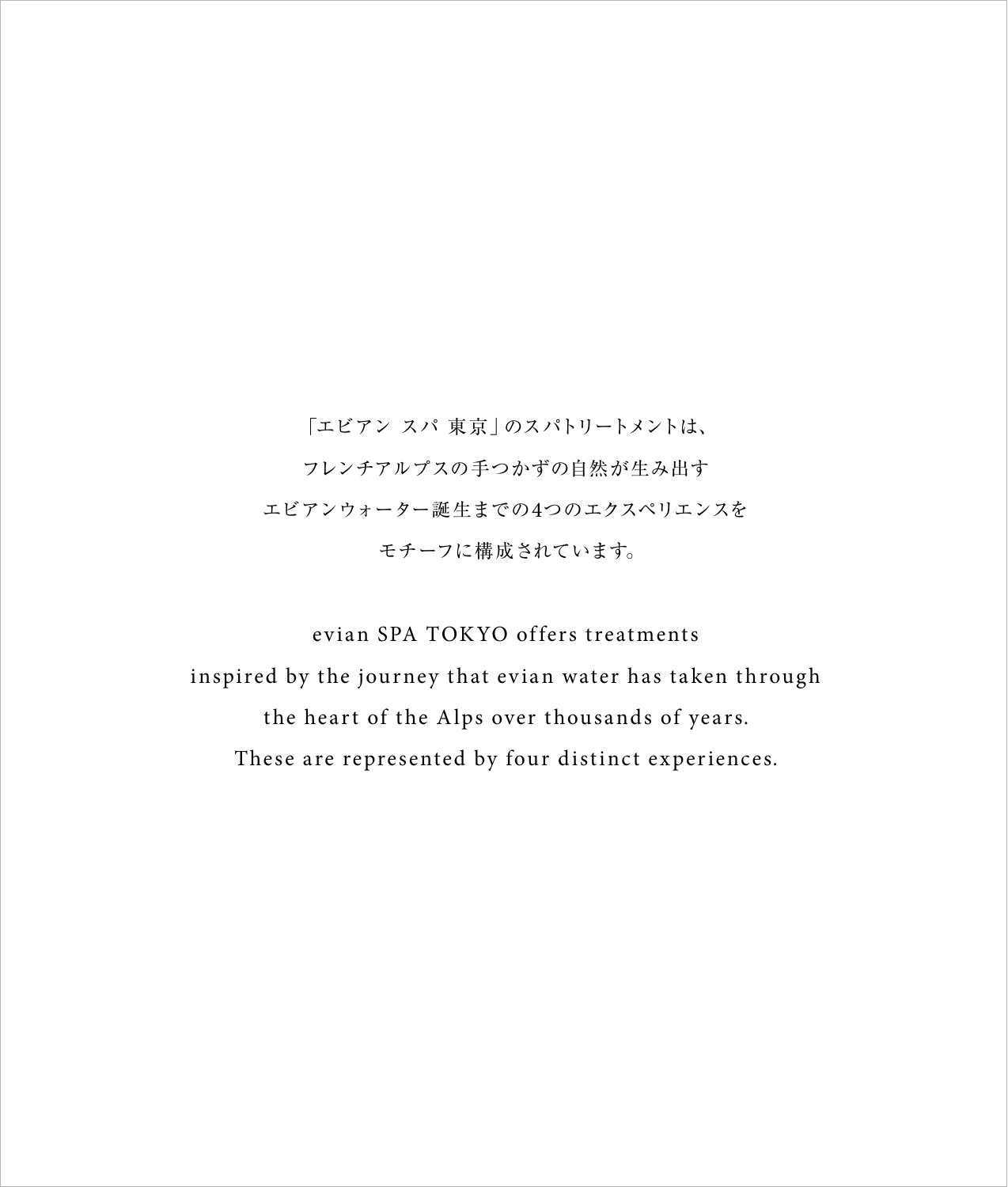### 4つのエクスペリエンス

### Experiences of evian SPA TOKYO

### Celestial

精神の解放、新たな活力の発見によって、 平和と静寂への原点回帰を促します。

A return to our origin, to what is essential and to peace and quiet, to free the mind and discover renewed energy.

## Mineral

身体にミネラルを与え、浄化する体験を通じて、 活力を取り戻します。

A slow journey to the heart of the matter, to detoxify and revitalize the body.

### Precious

エビアンウォーターの恵みが肌のニーズに応え、 エイジングサインに働きかけます。

The riches of evian® water caters to the signs of aging and needs of the most demanding skin types.

### Vitalizing

泉から湧き出る水のような、新たな生命の源となる体験を。

Discover a new source of life like the water that bursts from the spring.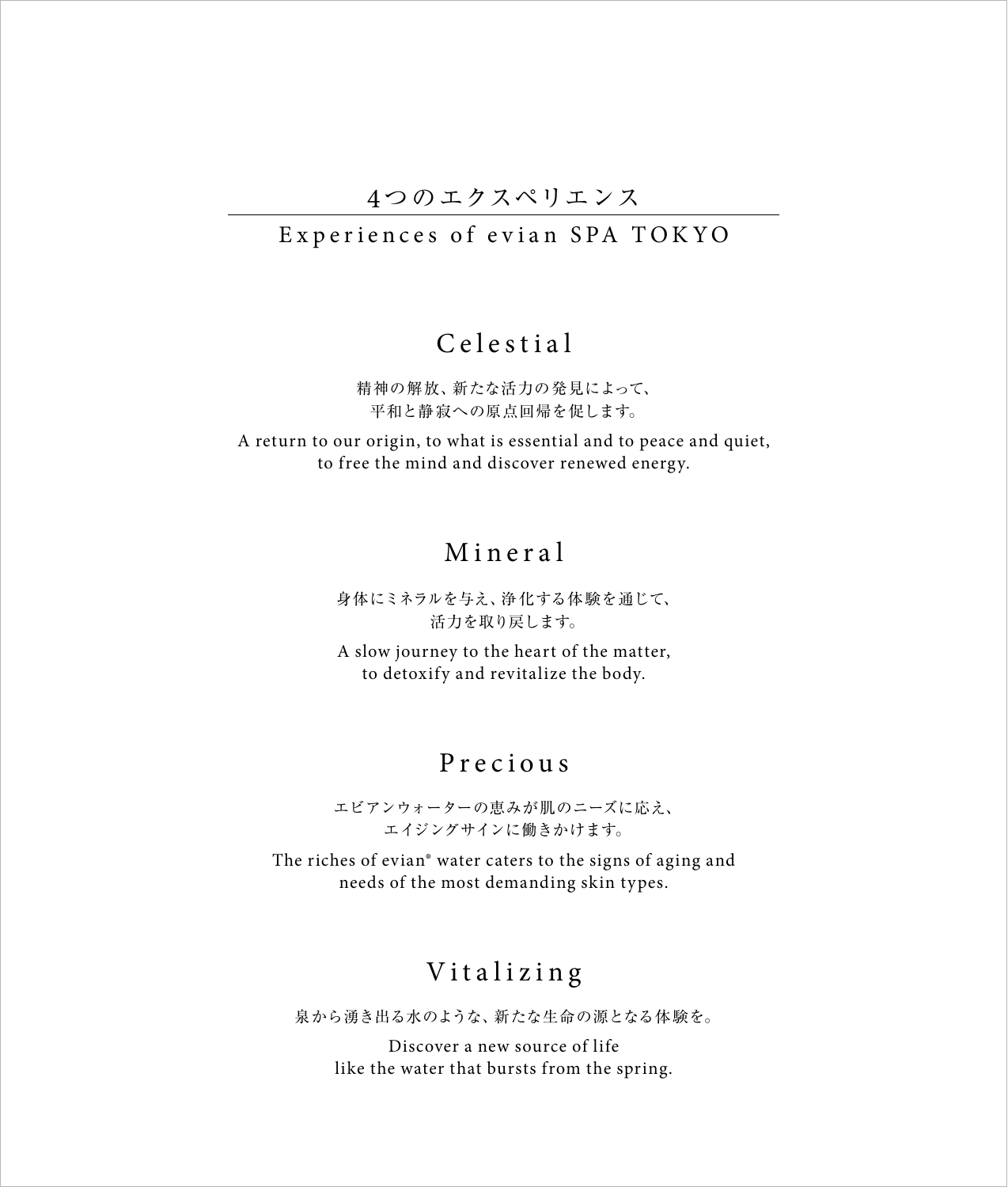## Facials フェイシャル

Celestial Eye Care Facial \*

セレシアル アイケア フェイシャル

目元のスペシャルトリートメント。深海泉水配合の アイスキューブや海藻由来のマスクでリフレッシュを。

Eye Express Radiance ice cubes from Anne Semonin reduce dark circles, soothe and procure deep relaxation of stressed eyes, hydrate and plump up lines and wrinkles.

75 minutes ¥33,000

Mineral Facial \*

ミネラル フェイシャル

肌のコンディションに合わせたオーダーメイドフェイシャル。 リンパティックドレナージュで深いリラクセーションへ。

A *Made-to-Measure* facial, personalized according to your skin condition. Lymphatic drainage massage leads you to deep relaxation.

75 minutes ¥26,000

Celestial 心と身体の解放

Mineral ミネラルバランスの調 整

Precious

新しい自分との出会い

### Precious Facial \*

プレシャス フェイシャル

顔の筋肉をしっかりとほぐし、エイジングサインに働きかける セラムやマスクですっきりとしたフェイスラインへ。

A lifting massage to relax tense facial muscles, combined with a serum and a mask to nourish and restore, and to promote graceful aging.

90 minutes ¥36,000

### Vitalizing Skin Renew \*

バイタライジング スキン リニュー

肌表面の角質をピーリングでしっかりと取り去り、 きめの整った肌へと導きます。

A results-driven, thorough exfoliation using micronized peeling powder and acid emulsion effectively reveals skin that is sleek, smooth and fine-textured.

75 minutes ¥31,900

Vitalizing バイタリティの 獲 得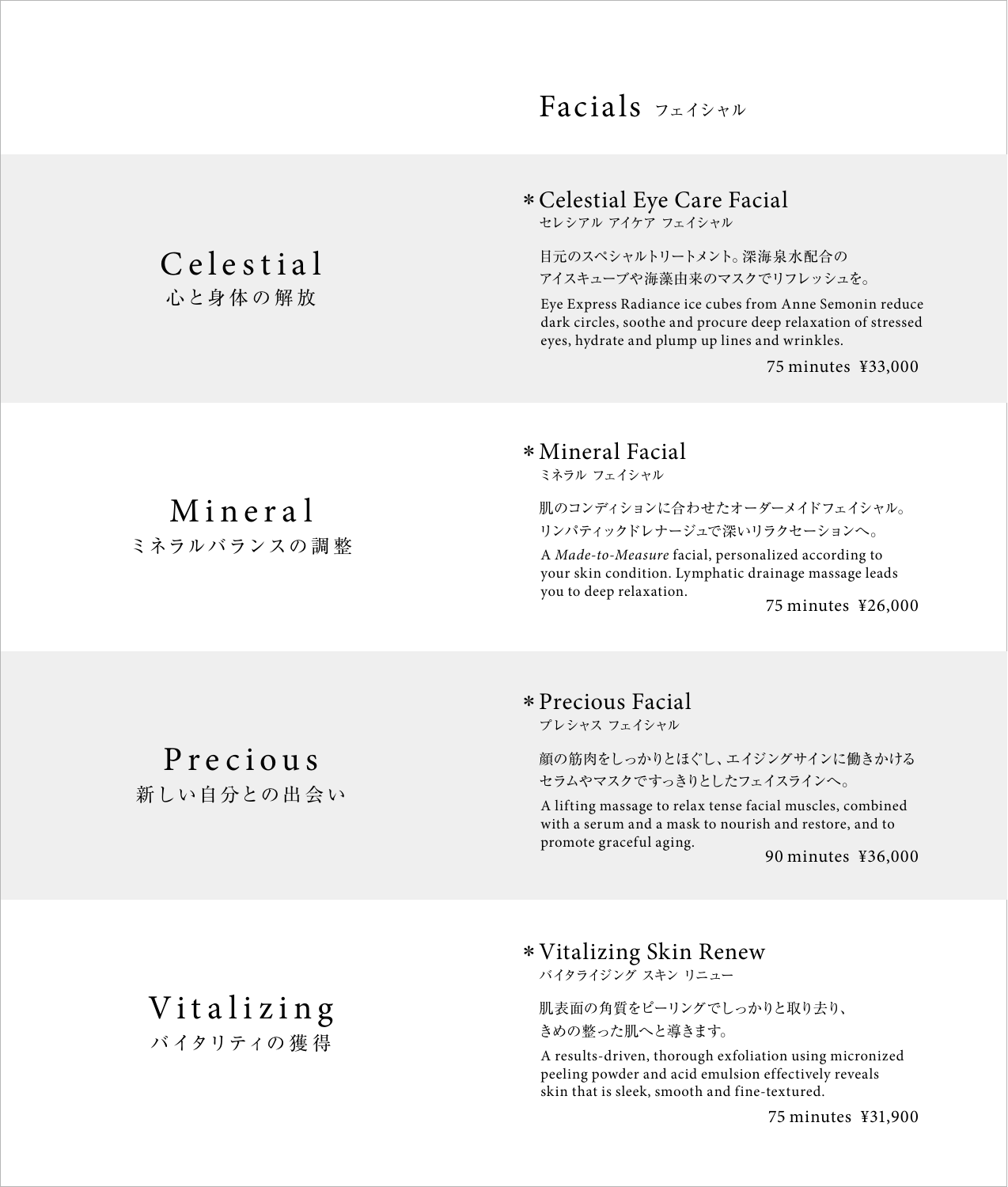## Body ボディ

## Combinations コンビネーション

#### Celestial Body

セレシアル ボディ

その日の身体の状態に合わせて行うリラクセーション ボディトリートメント。ゆったりと心と身体を解放します。

A relaxing body treatment tailored to your specific needs soothes body and mind.

60 minutes ¥22,000 / 90 minutes ¥28,600

#### Celestial Combination \*

セレシアル コンビネーション

背中のオイルトリートメントとアイケアフェイシャルのコース。 目元のマスク中の腕と膝下のオイルトリートメントも含まれます。

A relaxing back treatment with oil, followed by a Celestial Eye Care Facial and an oil treatment for arms and lower legs while an eye mask is applied.

105 minutes ¥39,600

#### Mineral Body Therapy \*

ミネラル ボディ セラピー

A marine mineral mud-pack to warm your back, followed by a full-body oil treatment. Relieves muscle tension and promotes relaxation. 海泥パックで背中を心地よく温めてから、ボディオイルトリート メントへ。筋肉の緊張を緩和し、心身のリラックスを促します。

60 minutes ¥24,200 / 90 minutes ¥30,800

### Precious Scrub & Body Treatment

プレシャス スクラブ&ボディトリートメント

スクラブとオイルトリートメントを組み合わせたボディケア。 なめらかで、潤いに満ちた上質な肌へ。

A full-body oil treatment combined with a body scrub leaves skin smooth and replete with moisture.

90 minutes ¥30,800 / 120 minutes ¥37,400

### Mineral Body Treatment & Facial \*

ミネラル ボディ&フェイシャル

ミネラルフェイシャルとオイルトリートメントのトータルケアで より深いリラクセーションをもたらします。

A Mineral Facial combined with a body treatment using oil affords total care and brings the body and mind into perfect balance.

105 minutes ¥33,000 / 120 minutes ¥40,700

#### Precious Harmony \*

プレシャス ハーモニー

全身のオイルトリートメントとリフティングフェイシャルの コンビネーションで、新しい自分に生まれ変わったような体験を。

The combination of full-body oil treatment and lifting facial leaves you feeling renewed and prepared for graceful aging.

120 minutes ¥45,100

### Vitalizing Body

バイタライジング ボディ

ドライ&オイルトリートメントを組み合わせ、身体の内側から 活力を与えます。しっかりとした圧がお好みの方におすすめです。

A combination of dry and oil treatments makes you energized and revitalized. Recommended for those who prefer firm pressure.

60 minutes ¥22,000 / 90 minutes ¥ 28,600

Vitalizing Four-Hand Body

バイタライジング フォーハンド ボディ

二人のセラピストによる息のあったフォーハンドトリートメント。 贅沢なひとときをご体験ください。

A synchronized four-hand treatment performed by two therapists affords a luxurious sense of well-being.

90 minutes ¥55,000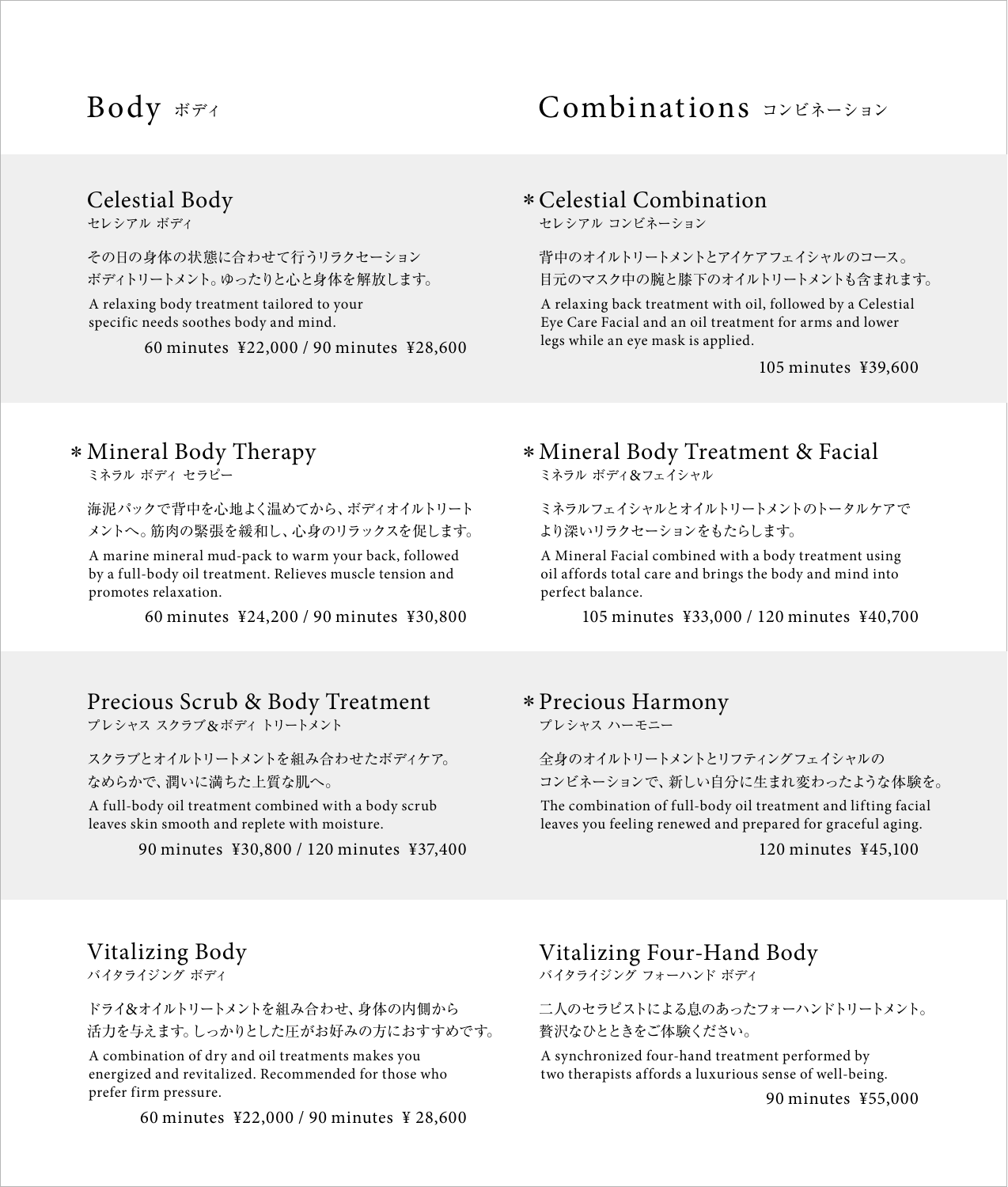## Rituals リチュアル

### evian SPA TOKYO Ritual \*

エビアン スパ 東京 リチュアル

#### その日の体調や肌のコンディションに合わせたカスタマイズ トリートメントで、もっともラグジュアリーなスパ体験を。

A combination of facial, body treatment and body scrub tailored to your personal physical and skin condition is the ultimate luxury spa experience.

150 minutes ¥60,500 / 180 minutes ¥71,500

## Gentlemen's Executive Collection

エグゼクティブ コレクション

#### Deep Purifying Facial \*

ディープ ピュリファイング フェイシャル

海藻のデトックスマスクで肌を洗浄、リフレッシュする ディープクレンジングフェイシャル。

A refreshing deep-cleansing facial using a marine botanical mask to detox and purify your skin.

75 minutes ¥27,500

#### \* Revitalizer リバイタライザー

短時間でボディとフェイシャルケアが同時にできる、 背中、頭皮、顔のクレンジングを組み合わせたメニュー。

A condensed body and facial treatment combining back and scalp treatment with an express facial cleansing.

75 minutes ¥26,000

#### Executive Collection Experience \*

エグゼクティブ コレクション エクスペリエンス

しっかりとした圧のドライとオイルのボディトリートメントに、 ディープクレンジングフェイシャルを組み合わせた リフレッシュに最適なメニュー。女性にもおすすめです。

A revitalizing and refreshing treatment featuring dry and oil massage using firm pressure combined with a deepcleansing facial. Recommended for female guests as well.

120 minutes ¥45,100

## Ultimate Facials

アルティメイト フェイシャル

## Rose Quartz Brightening Facial \*

ローズクオーツ ブライトニング フェイシャル

オムニサンスのエイジングケアセラムを使用したフェイシャル。 ブライトニングマスクで柔らかくしなやかな肌へ。

A facial featuring omnisens aging care serum followed by a brightening mask that leaves skin soft and supple for graceful aging.

75 minutes ¥27,500

### Rose Quartz Caviar Facial \*

ローズクオーツ キャヴィア フェイシャル

オムニサンスのダイヤモンドパウダー配合のセラムとアミノ酸 たっぷりのキャヴィアマスクで、肌に見違えるようなハリを取り戻します。

The ultimate facial using omnisens serum formulated with diamond powder and amino acid-rich caviar mask for graceful aging, restoring elasticity and radiance.

75 minutes ¥33,000

## Prenatal Care マタニティ ケア

※安定期(5か月から8か月)の方にご利用いただけます。 ※Available to expectant mothers in the stable period of 5-8 months.

#### Prenatal Body Therapy

プリネートル ボディ セラピー

妊娠期にあらわれがちな腰痛やむくみなど身体の マイナートラブルを優しくケアするボディトリートメント。

A gentle body treatment to soothe lower back pain and alleviate swelling associated with pregnancy.

60 minutes ¥22,000

### Glowing Mother-To-Be \*

グローイング マザー トゥー ビー

背中のオイルトリートメントとミニフェイシャルのコース。

身体に負担がかからない短時間で、顔と身体をケアします。

A back treatment with oil and mini facial provide face and body care in an abbreviated time frame to minimize stress.

75 minutes ¥26,000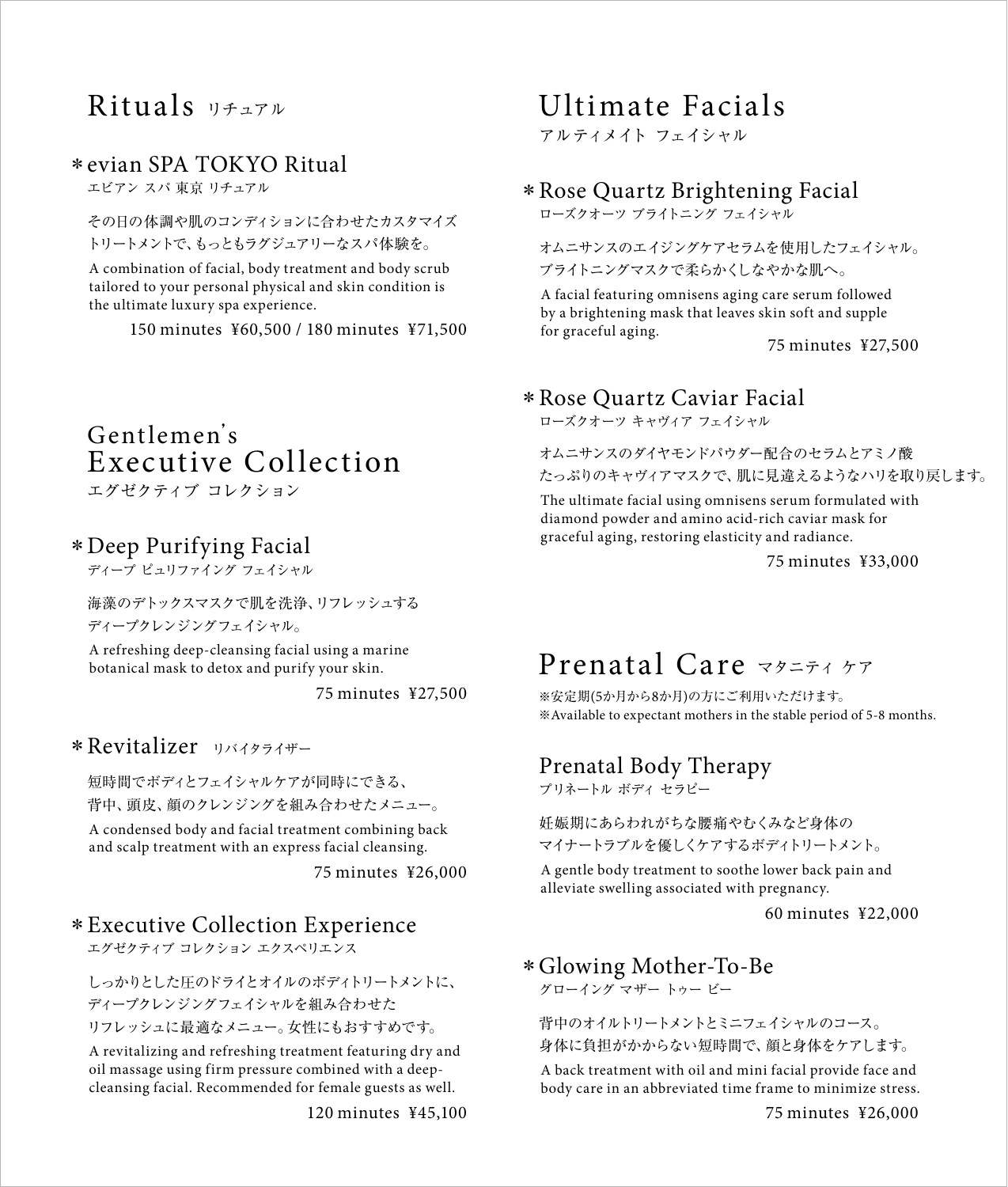## Authentic Experiences

★ーヤンティック エクスペリエンス

### \* "warew" Facial "warew" フェイシャル

日本古来の植物の力を用い、オリジナルヘッドセレモニーから 始まるハンドテクニックで顔周りの筋肉の緊張をほぐします。

Relying on the traditional Japanese concept of botanical energy, an original head treatment followed by hand massage releases tension from facial muscles.

75 minutes ¥24,200

### "warew"Body Treatment

"warew"ボディトリートメント

A body treatment based on Asian techniques focuses on measured rhythm and modulation to promote circulation. アジアの技術をベースとした、深部へ働きかけるボディトリート メント。メリハリのある適度なリズムで身体の循環を促します。

60 minutes ¥22,000 / 90 minutes ¥28,600

### "warew"Body Treatment & Facial \*

"warew"ボディトリートメント&フェイシャル

"warew"ボディトリートメントとフェイシャルの コンビネーション。

A combination of"warew"body treatment and facial. 120 minutes ¥35,200

## Enhancements

オプション

※こちらのメニューはグランドメニューに追加でご利用いただけます。 ※Enhancements may be enjoyed as add-ons to any treatment.

Body Scrub

30 minutes ¥11,000

Spirulina Body Wrap \* スピルリナ ボディラップ

30 minutes ¥11,000

Marine Mineral Mud for the Back \* マリン ミネラル マッド フォー ザ バック 15 minutes ¥4,400

#### Additional Body Treatment

アディショナル ボディトリートメント

30 minutes ¥11,000

## Additional Head Therapy

アディショナル ヘッドセラピー 30 minutes ¥11,000

#### Additional Mini Facial \*

アディショナル ミニフェイシャル 30 minutes ¥15,400

## Wedding Package

ウエディング パッケージ

※挙式1週間前までにご利用ください。 ※Available up until a week before the wedding date.

#### Haute Couture Ceremony \*

オート クチュール セレモニー

大切な日に備えて、目的に合わせたオートクチュール トリートメントで輝く素肌へと導きます。

A combination of facial, body treatment and body scrub tailored to your personal purpose to prepare you for your joyous ceremony.

120 minutes ¥52,800

\*印のメニューでは、エビアンウォーターを使用しています。 \*uses evian water

すべてのメニューにフットバスが含まれます。 A foot bath is included in all treatments.

各メニューの詳細につきましては、ご予約・ご来館時にお問い合わ せください。記載料金には消費税が含まれており、別途サービス料 15%を加算させていただきます。

For further details of the menu, please inquire at the time of reservation or visit. All prices are in Japanese Yen, inclusive of consumption tax and subject to an additional 15% service charge.